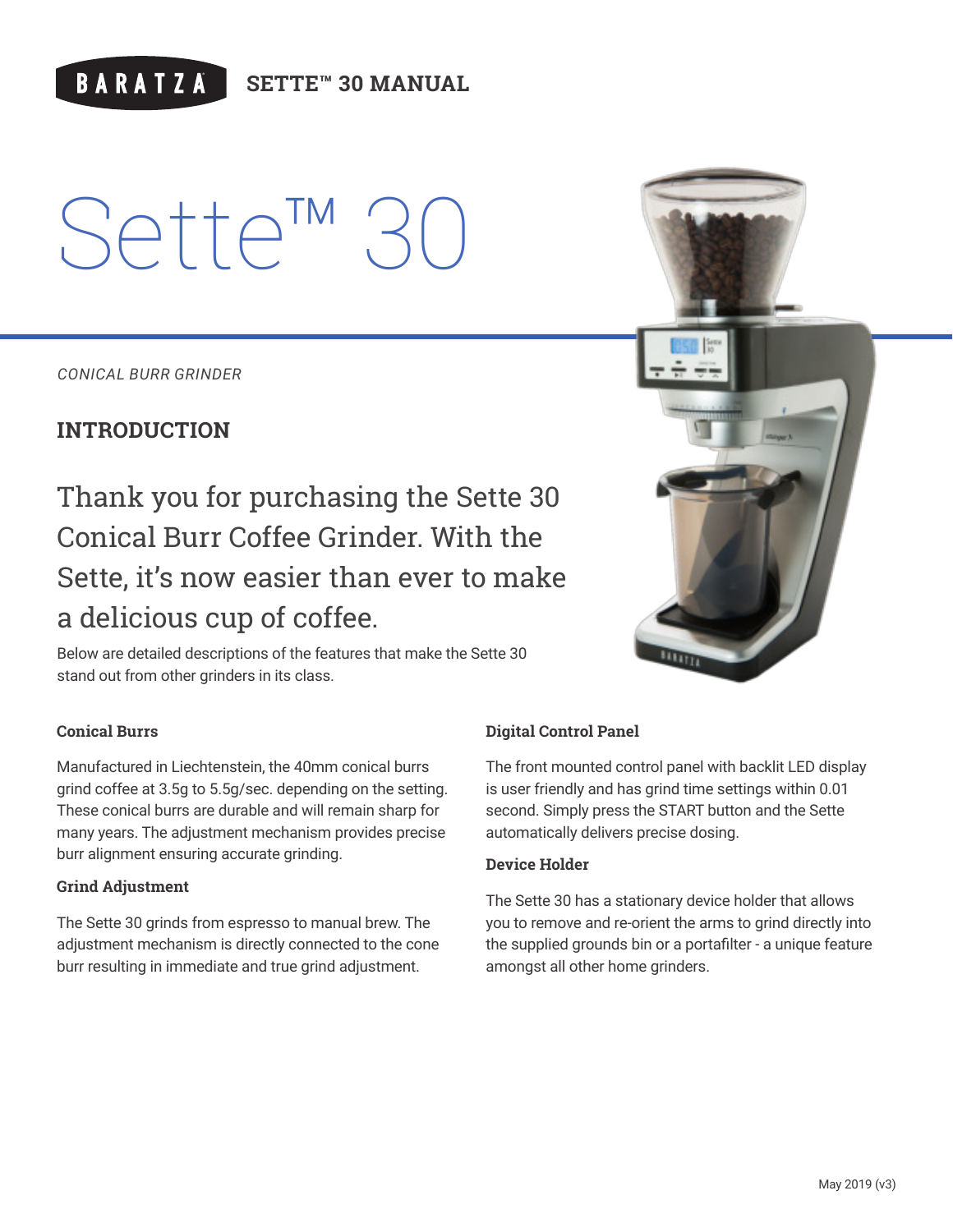

# TABLE OF CONTENTS

| <b>INTRODUCTION</b>                                          | $\mathbf{1}$   |  |
|--------------------------------------------------------------|----------------|--|
| <b>TABLE OF CONTENTS</b>                                     | $\mathbf{2}$   |  |
| <b>SAFETY INFORMATION</b>                                    | 3              |  |
| <b>PARTS IDENTIFICATION</b>                                  | 4              |  |
| <b>OPERATION</b>                                             |                |  |
| <b>Before Using Your Grinder</b>                             | 5              |  |
| <b>Duty Cycle</b>                                            | 5              |  |
| <b>Hopper Installation</b>                                   | 5              |  |
| <b>Setting the Grind Control</b>                             | 6              |  |
| <b>Starting Settings</b>                                     | 6              |  |
| <b>Time Based Grinding Operation</b>                         | $\overline{7}$ |  |
| <b>Pulse Function &amp; Manual Mode</b>                      | $\overline{7}$ |  |
| <b>CARE AND CLEANING</b>                                     | 8              |  |
| <b>Removing the Bean Hopper</b>                              | 8              |  |
| <b>Removing the Cone Burr/Adjustment Collar Assembly</b>     | 8              |  |
| <b>Reinstalling the Cone Burr/Adjustment Collar Assembly</b> | 9              |  |
| <b>Recalibrating/Shimming the Cone Burr</b>                  | 10             |  |
| <b>Cleaning the Grounds Bin, Hopper &amp; Burrs</b>          | 11             |  |
| <b>Clearing a Clogged Grinder</b>                            | 11             |  |
| <b>Automatic Cleaning</b>                                    | 11             |  |
| <b>WARRANTY AND SERVICE</b>                                  |                |  |
| <b>US &amp; Canadian Warranty Information</b>                | 12             |  |
| <b>International Warranty Information</b>                    | 12             |  |
| <b>Proof of Purchase &amp; Product Registration</b>          | 12             |  |
| <b>Information on Repair or Questions</b>                    | 12             |  |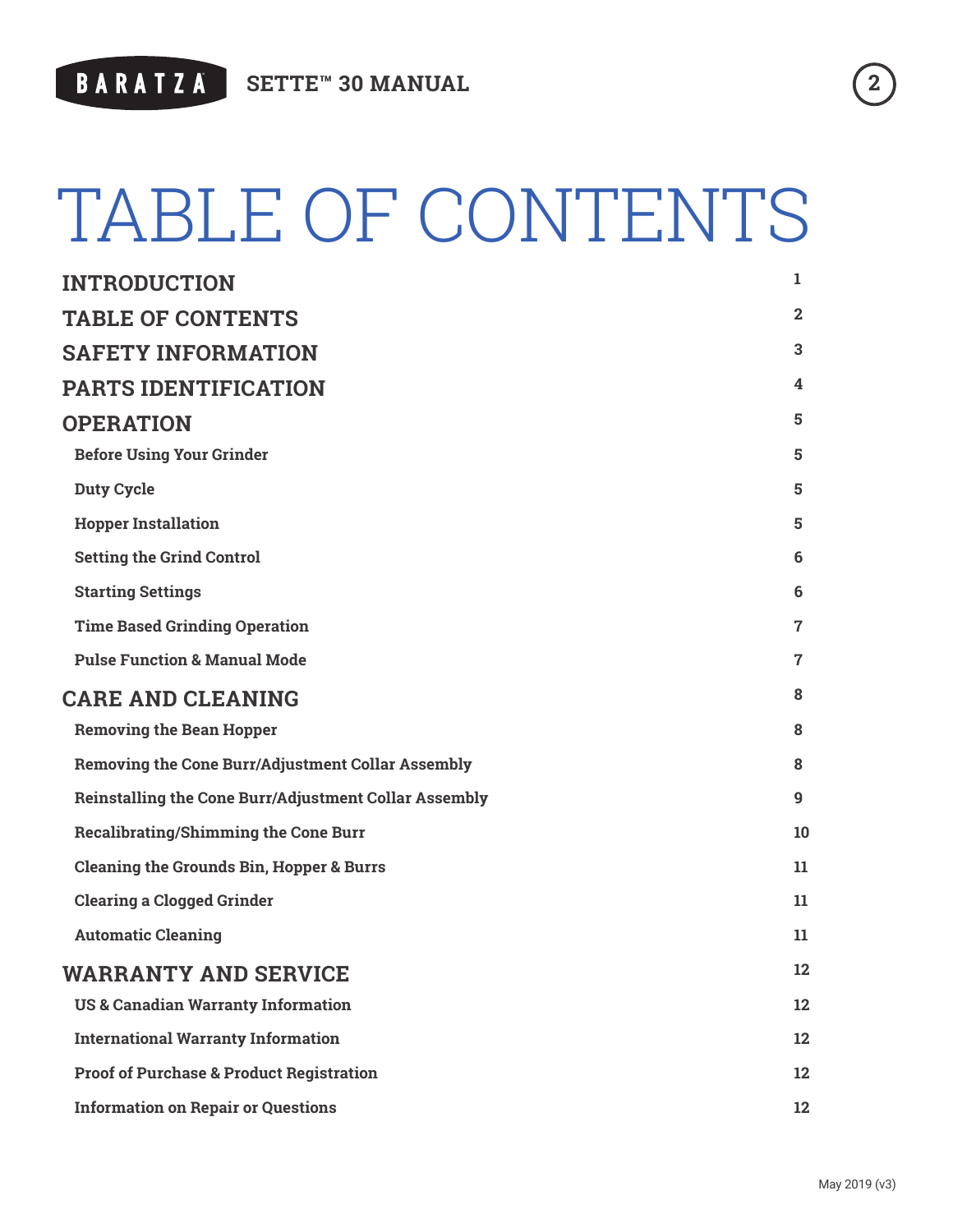# SAFETY INFORMATION

Please read the information below very carefully. It contains important safety information for this appliance. Please keep these instructions for future reference.

- ! Use only with AC current and the correct voltage. See the label on the base of the grinder to determine the correct voltage.
- **!** Only clean the grinder housing with a dry or slightly damp cloth. Do not immerse the grinder, plug or cord in water or any other liquid.
- ! Baratza will not accept any liability for damage, injury, or warranty if the grinder is used other than for its intended purpose (i.e. grinding roasted whole coffee beans) or is improperly operated or repaired.
- **I** This appliance can be used by children aged from 8 years and above and persons with reduced physical, sensory or mental capabilities or lack of experience and knowledge if they have been given supervision or instruction concerning use of the appliance in a safe way and understand the hazards involved.
- ! If the supply cord is damaged, it must be replaced by the manufacturer, its service agent or similarly qualified persons in order to avoid a hazard.
- **.** Always unplug the electrical supply cord before assembling, disassembling or cleaning the grinder.
- ! To unplug, grasp plug and remove from the outlet. Never pull on the cord.
- ! Keep the appliance and its cord out of reach of children aged less than 8 years.
- ! Do not leave your grinder unattended while turned ON.
- **!** Cleaning and user maintenance shall not be done by children without supervision.
- **Do not operate the grinder with a damaged cord or plug.**

### CAUTION: ALWAYS unplug the electrical supply cord prior to cleaning the grinder.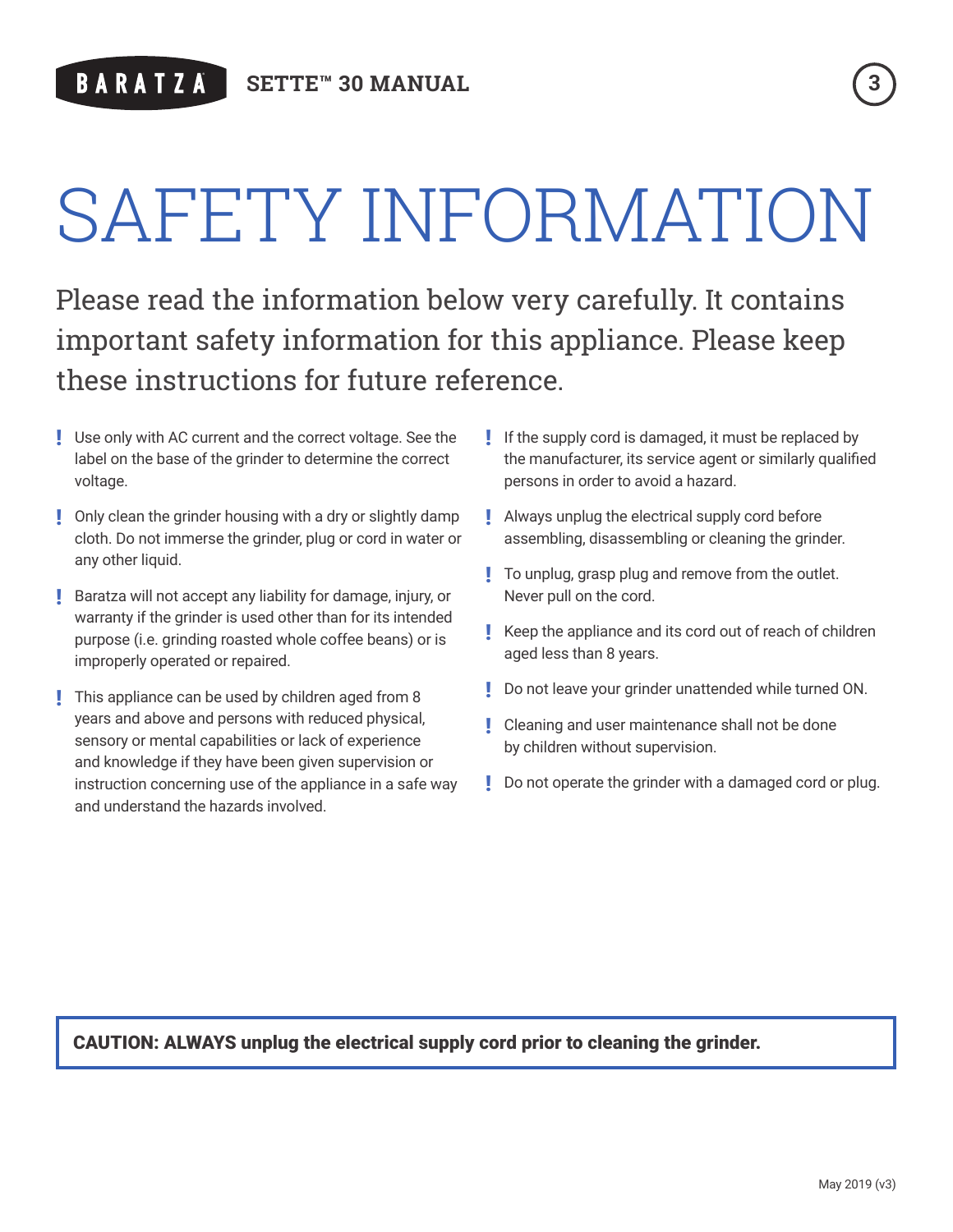# PARTS IDENTIFICATION





- **1. Hopper Lid**
- **2. Bean Hopper**
- **3. Bean Shutoff Knob**
- **4. Hopper Alignment Indicator**
- **5. Control Panel**
- **6. Grind Adjustment Assembly**
- **7. Convertible Device Arms**
- **8. Grounds Bin**
- **9. Removable Grounds Tray**



- **10. Power Cord**
- **11. Installation/Removal Indicator**
- **12. Macro Adjust**
- **13. Installation/Removal Tab**
- **14. LCD Display**
- **15. Grinding Indicator**
- **16. Stop**
- **17. Start/Pause**
- **18. Grind Time Adjustment Buttons**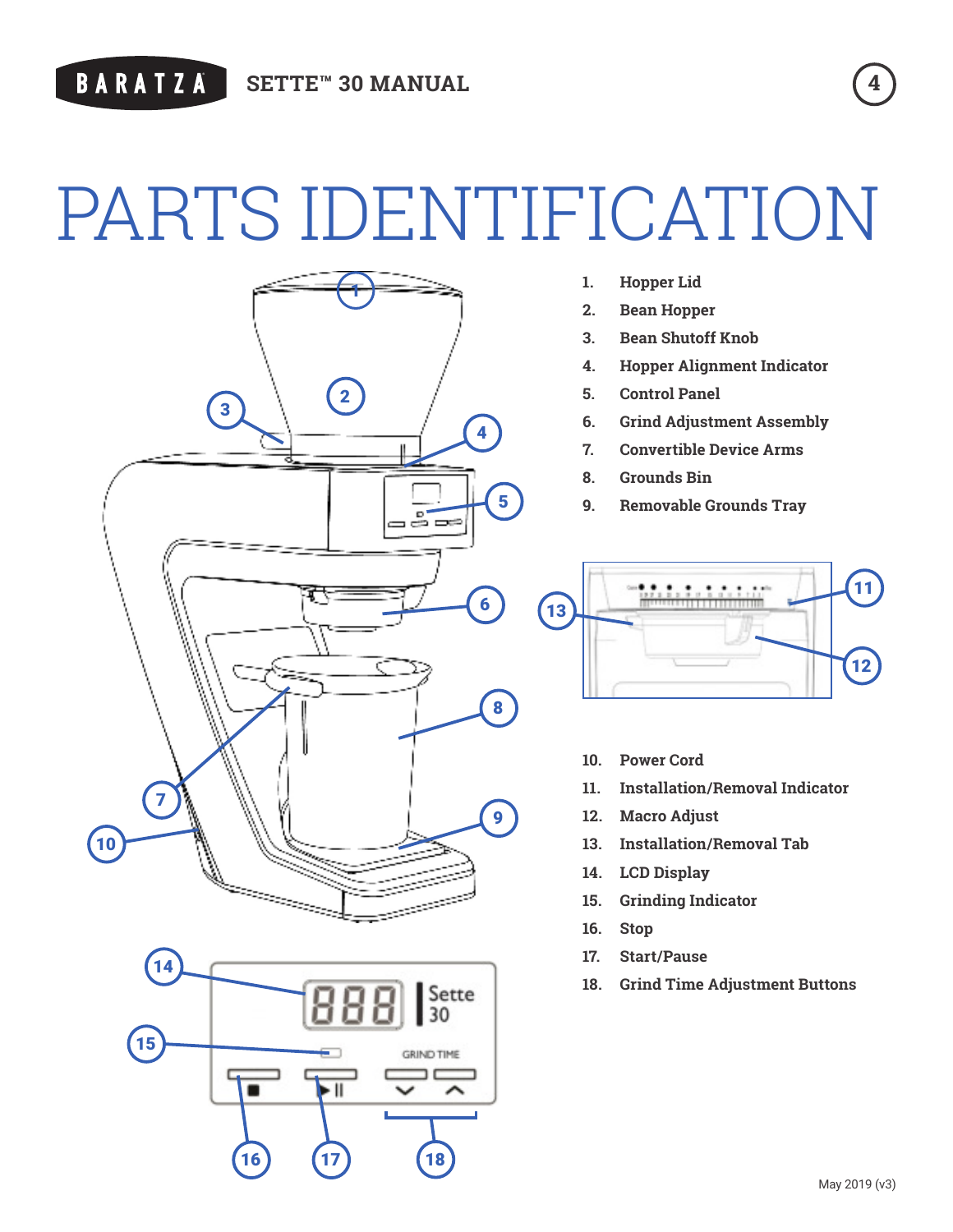# OPERATION

# **BEFORE USING YOUR GRINDER**

Prior to using your Sette grinder for the first time, you should wash the bean hopper and grounds bin in warm soapy water. **Do not wash the grind adjustment assembly or burr.** See the section on Care and Cleaning for instruction on how to remove and reinstall these parts. Place the Sette on a level surface and plug the power cord into the back port on the machine. Plug the cord into a correct voltage AC outlet only. There may be some rust on the burrs when you receive your grinder. This is normal and will disappear after a small amount of coffee has been ground. To remove the rust and season the burrs, grind a handful of beans (~40g) on setting 15 and discard. This begins the burr seasoning process and primes the grinder for normal operation.

# **DUTY CYCLE**

The Sette was designed for a maximum of 2 lbs (1 kg) per day, with an espresso duty cycle of 10%. We want to remind everyone buying the Sette grinder that it was designed for home use (short duration grinding).

#### **Here is a general overview of the duty cycle of the Sette Series:**

**Espresso** (Setting ~10) it will take about 6 seconds to grind a dose of espresso, then the grinder should rest for 60 seconds. This is about what you could do if making back-to-back shots on a one-group machine.

**Brew** (Setting ~25) it will take 5 to 30 seconds to grind up to 150 grams of coffee, then the grinder should rest for 60 seconds. Remember, a maximum of 150 grams at one time, with a 1 minute off before grinding again.

The duty cycles described above will work great for home brewing. If you choose to use it in a commercial situation, please think about the Sette's duty cycle function and decide if this will be a successful choice for your bar setup.

### **HOPPER INSTALLATION**

With the hopper lid in place, mount the hopper by lining up the hopper's bean shutoff knob at the 11:00 position (back left). Press the hopper down, and rotate clockwise until the alignment tabs on the front are aligned. Flip the bean shutoff knob to the "open" position and pour in desired quantity of roasted, whole coffee beans.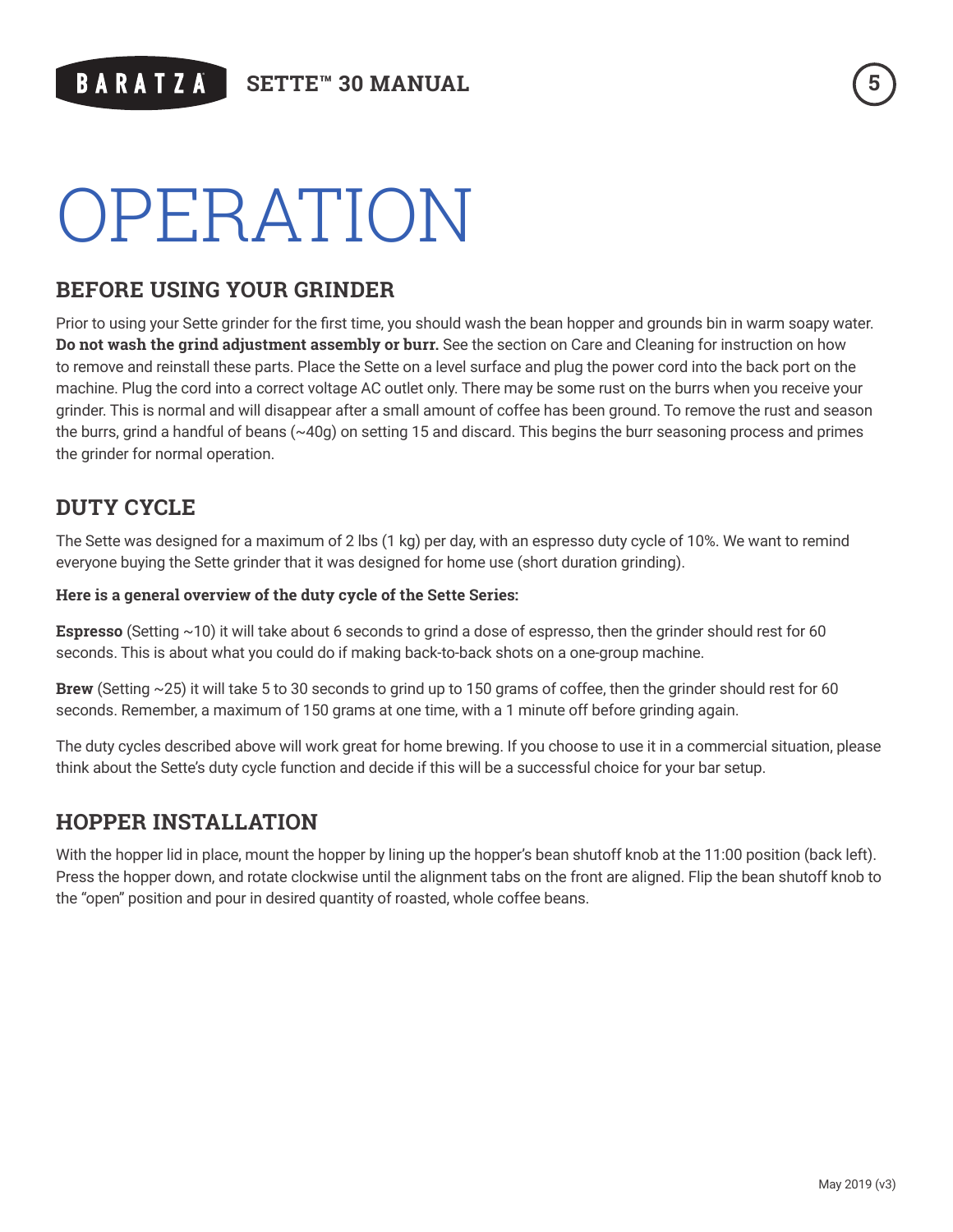

Warning: The Sette grinds at a very high speed, be careful not to overfill your portafilter or bin! If a mound of coffee backs up into the chute it will clog the grinder. Unclogging requires thorough manual cleaning, and possibly a new internal fuse. For details, see page 8.

### **SETTING THE GRIND CONTROL**

The adjustment ring moves from coarse (31) to fine (1). With the grinder running, turn the knob to the right to move from coarse to fine. We always recommend the motor be on when making grind adjustments.

Below are the best practices for making accurate and repeatable grind adjustments:

- **1. Press start/pause button**
- **2. While grinder is running, rotate the grind adjustment assembly until close to desired grinder size**
- **3. Pull bin out and check the particle size.**
- **4. Allow 1-2 seconds more run time, and discard the ground coffee. This small amount of waste is called a purge, and is crucial in making sure all the ground coffee used is from the same setting.**
- **5. Grind full dose**
- **6. Brew and repeat above steps as needed**

#### **STARTING SETTINGS**

The settings shown in the table below can be used as a general guideline for starting points\*. The actual particle size for a particular setting will vary depending on many factors including: degree of roast (light vs. dark), freshness, humidity, type of bean, oil content, etc. With use, you will determine the setting that is right for your taste, brewing style, and your favorite beans.

| <b>Espresso</b> | <b>Manual Brew</b> |
|-----------------|--------------------|
|                 |                    |

| $\overline{\mathbf{z}}$<br>$\mathbb{R}$<br>т | $\rightarrow$<br>17 |  |
|----------------------------------------------|---------------------|--|
|                                              |                     |  |
|                                              |                     |  |
|                                              |                     |  |
|                                              |                     |  |

\*If you find that your preferred setting is outside of this range, there is no need to be concerned, grind to your personal taste.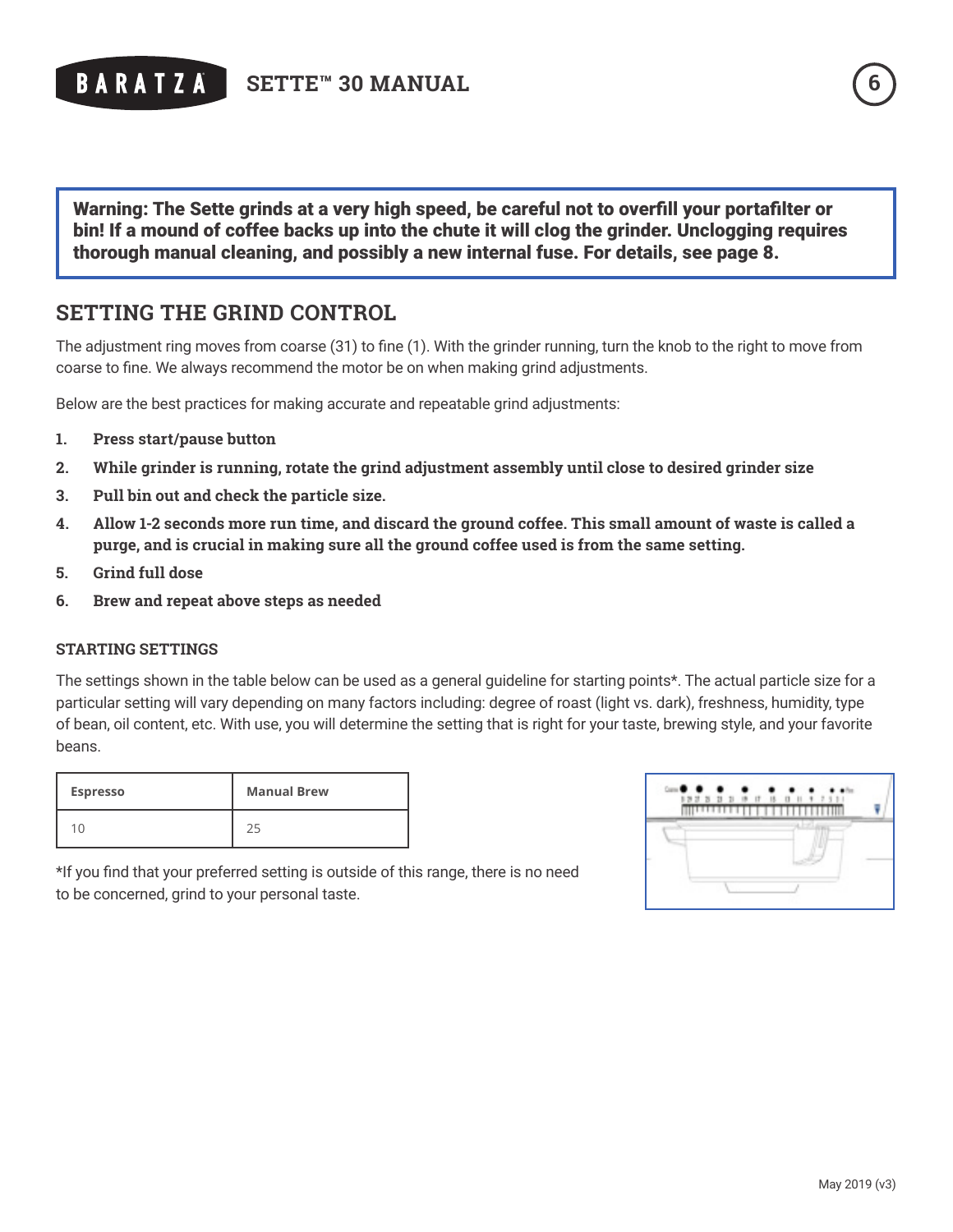

## **TIME BASED GRINDING OPERATION**

Place the grounds bin on the arms. Use the up and down arrows to change your desired grind time. Press the START button (>ll) to begin grinding. While grinding, the screen will count UP the seconds and stop when the preset time is reached. When the screen reaches the preset time, the motor will stop and the display will reset again to the programmed time. For manual operation, press and hold the START button until you obtain the desired amount of coffee, then release the START button, the grinder will then stop with the screen showing the total amount of seconds run. To get out of manual mode, press STOP.



#### **PULSE FUNCTION & MANUAL MODE**

The Sette 30 also has a pulse function/manual time grinding mode. To turn the grinder on in this mode, simply hold the START button for more than 2 seconds, the display will flash "---" and grinding will commence. You are now in pulse mode. The motor will continue to run as long as your finger is on the START button and will turn off when you remove your finger. To Exit this mode press STOP.

#### **ADJUSTING THE DEVICE HOLDERS FROM BIN TO PORTAFILTER MODE**

The arms that hold your grounds bin, can also be converted to portafilter mode, and used as a rest while you dose directly into a portafilter. To convert the arms, pull them straight out, rotate 90° and reinsert.

#### **HOW MUCH COFFEE SHOULD I GRIND?**

At an espresso fine setting, the Sette 30 grinds coffee at around 3.6g per second (this will vary based on coffee and grind size), which means you get a full double-shot worth of coffee in about 5 seconds give or take.

At a grind size for an automatic brewer (like a drip coffee maker), the Sette 30 grinds coffee at around 5g per second (again, this will vary based on your coffee and specific grind size). For a 6 cup batch of drip coffee, you'll want around 10 seconds.

If you find that either time produces too much or too little coffee, you can easily add or remove time from the grind cycle with the up and down arrows.

Note: this does not allow hands-free grinding into the portafilter, it helps to position the portafilter for improved grounds transfer from the grinder.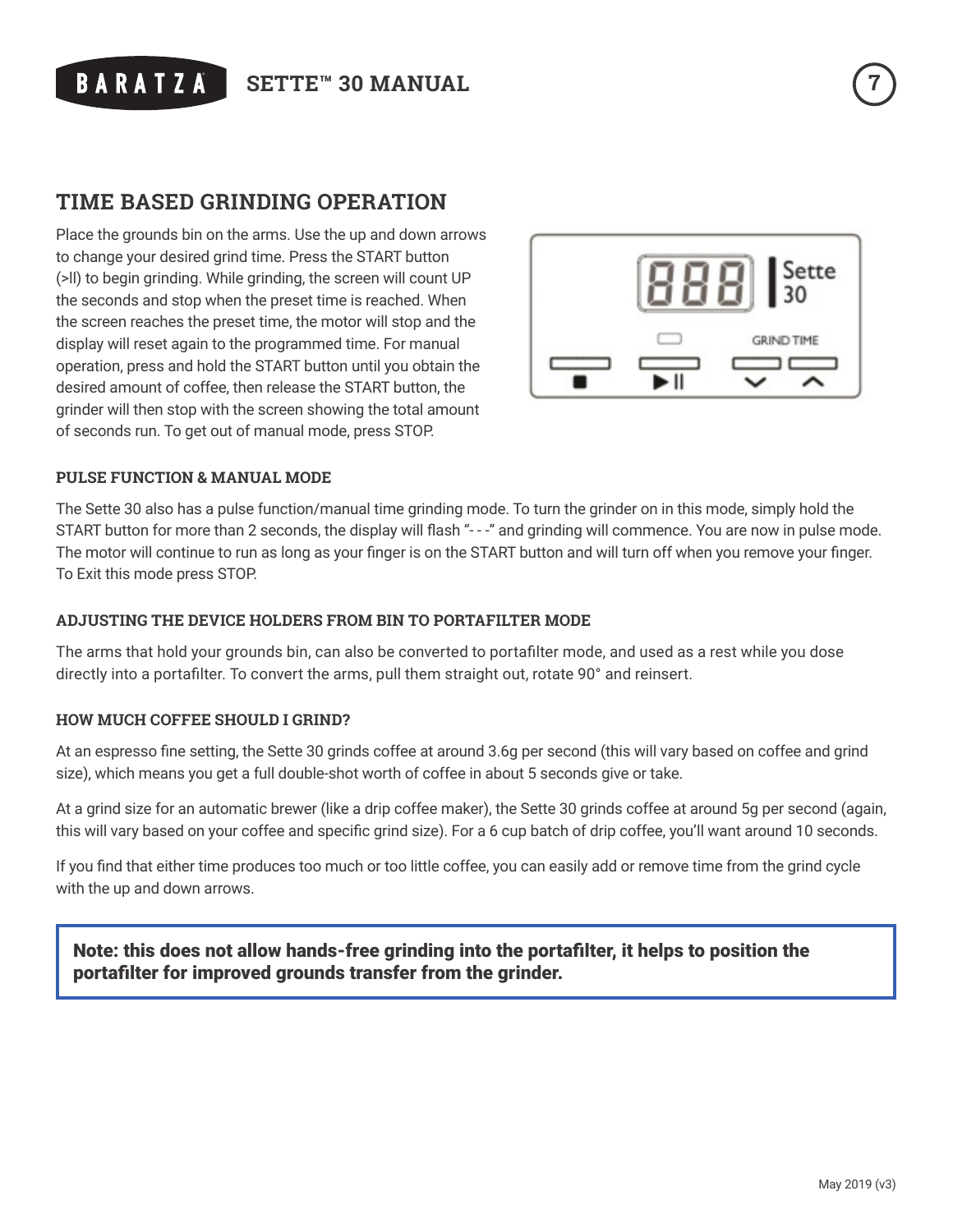# CARE AND CLEANING

# **REMOVING THE BEAN HOPPER**

Rotate the bean shutoff knob to the CLOSED position, then press the START button to purge any remaining beans. Remove the power plug from the power outlet. Remove the hopper by rotating it counterclockwise until it stops, and then lift the bean hopper off of the grinder housing.



# **REMOVING THE CONE BURR/GRIND ADJUSTMENT ASSEMBLY**

- **1. Rotate the bean shutoff knob so it is in the CLOSED position, then press the START button to run any remaining beans through the grinder (fig. C).**
- **2. Once the grinder has been fully purged, rotate the grind adjustment assembly beyond the coarsest setting to the install/remove indicator (blue triangle). The assembly will release downward for removal (fig. E).**





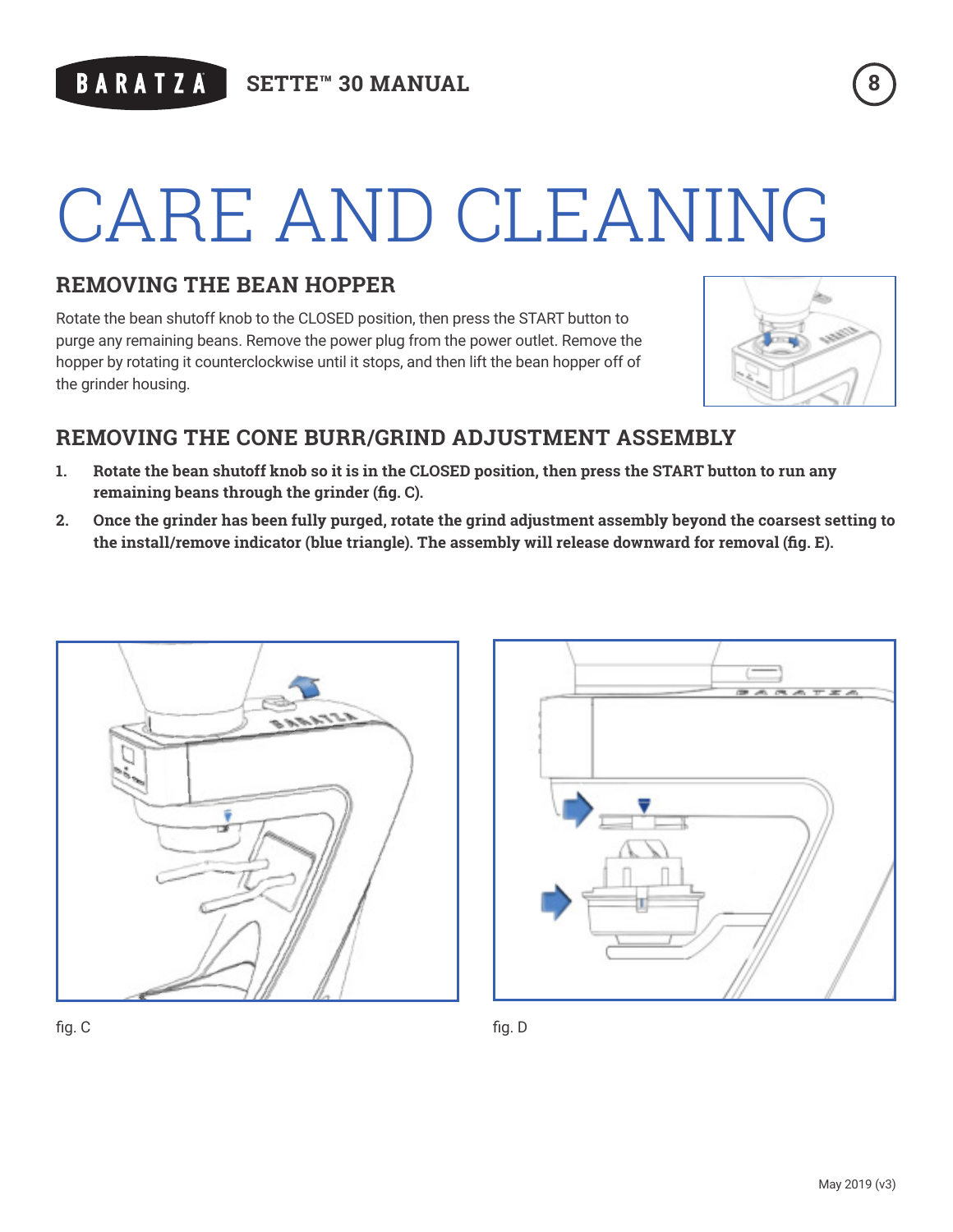

# **REINSTALLING THE CONE BURR/GRIND ADJUSTMENT ASSEMBLY**

- **1. Align the blue installation/removal indicator on the grind adjustment assembly with the blue installation/ removal indicator on the right side of the machine (fig E).**
- **2. Keeping the two blue indicators aligned, gently press up on the grind adjustment assembly and rotate the black cone burr holder (fig F) until the tabs and notches line up and the cone burr holder slides up into the machine. At this point the cone burr and holder will be inserted into the machine and no longer visible (fig G). For a video tutorial, [watch our video on youtube.](http://www.youtube.com/user/Baratzallc1)**
- **3. While applying upward pressure, rotate the grind adjustment assembly as shown (fig G) rotating the blue tab towards the rear of the grinder. The adjustment assembly will click as it properly engages and the black macro adjustment will be aligned with the 1-31 scale on the machine.**

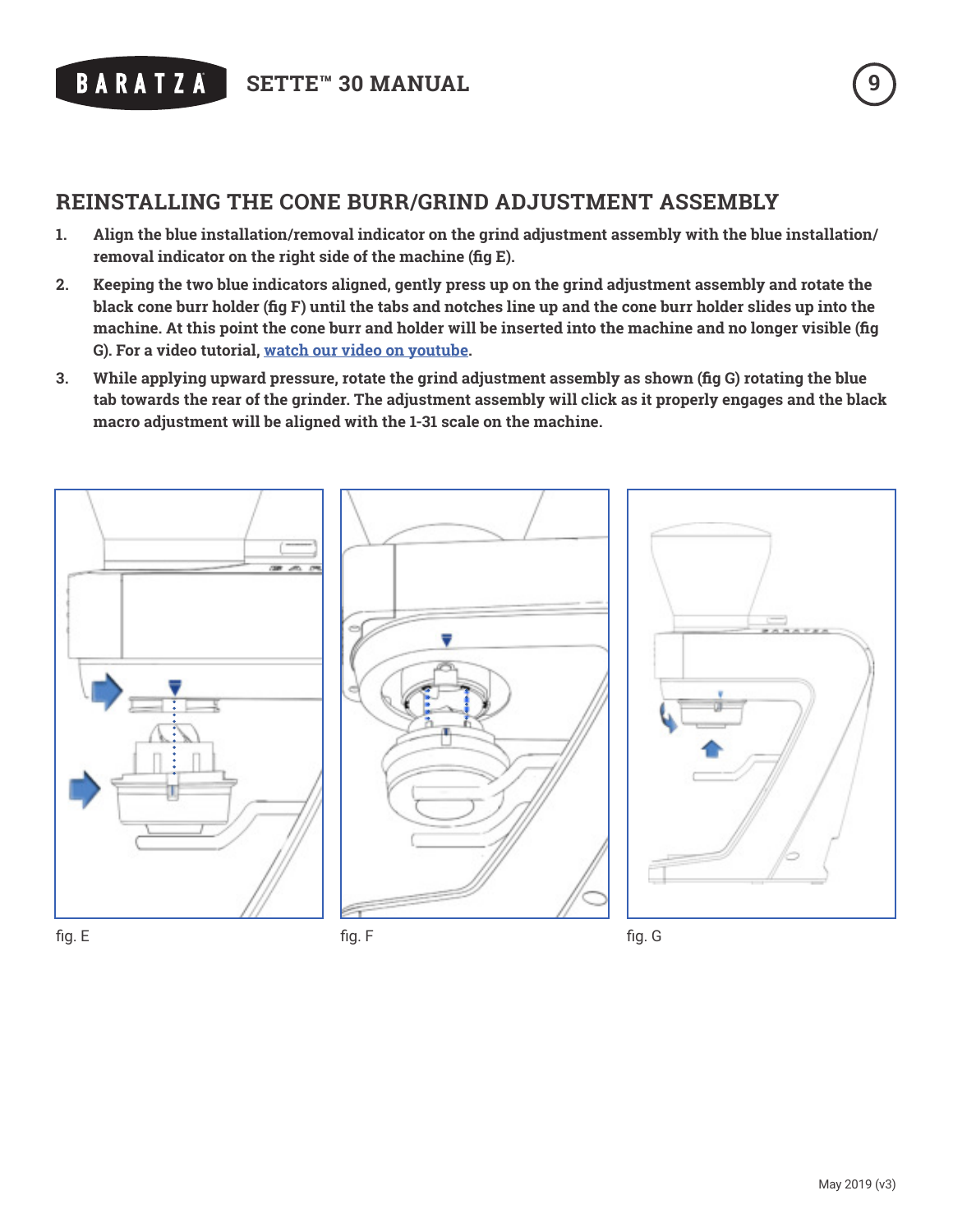# ® **SETTE™ 30 MANUAL 10**

## **RECALIBRATING/SHIMMING THE CONE BURR:**

After the first few pounds of coffee, the grind produced at the lowest setting may not be fine enough for espresso. To shift the grind range finer, a small washer (included) can be installed below the cone burr. First follow the steps in "Removing the Bean Hopper" and "Removing the Cone Burr/Grind Adjustment Assembly" (on page 8) then proceed to the steps below.

- **1. Take the grind adjustment assembly in your hand, grab the cone burr and holder with your other hand and pull/pry them apart. (fig. H)**
- **2. Once the cone burr and holder are separated, remove the exit chute by pulling away from the cone burr holder.**
- **3. With the included 5mm hex wrench, fully loosen the bolt in the bottom of the cone burr holder**
- **4. Remove the cone burr from the holder. The cone burr is generally tightly affixed. To easily remove, put the 5mm hex bolt back in position but do not thread it in. Insert your 5mm hex key into the head of the bolt, and then tap the hex key against your work surface. This tactic enables the user to punch the cone burr off of the holder. (fig. I)**
- **5. Place one washer over the cone burr holder. You may already find a washer below your burr, it is ok to add another if needed.**
- **6. Reinstall the cone burr so that the tabs on the cone burr holder seat fully into the slots on the bottom of the burr.**
- **7. Reinstall the bolt and tighten down as much as possible. (fig. J)**
- **8. Reinstall the chute.**
- **9. Set the cone burr and holder onto the counter with the burr resting on the work surface. Set the adjustment ring over the top and firmly press the adjustment assembly down onto the cone burr and holder (fig. K).**











 $f$ ig. H fig. I

fig. J fig. K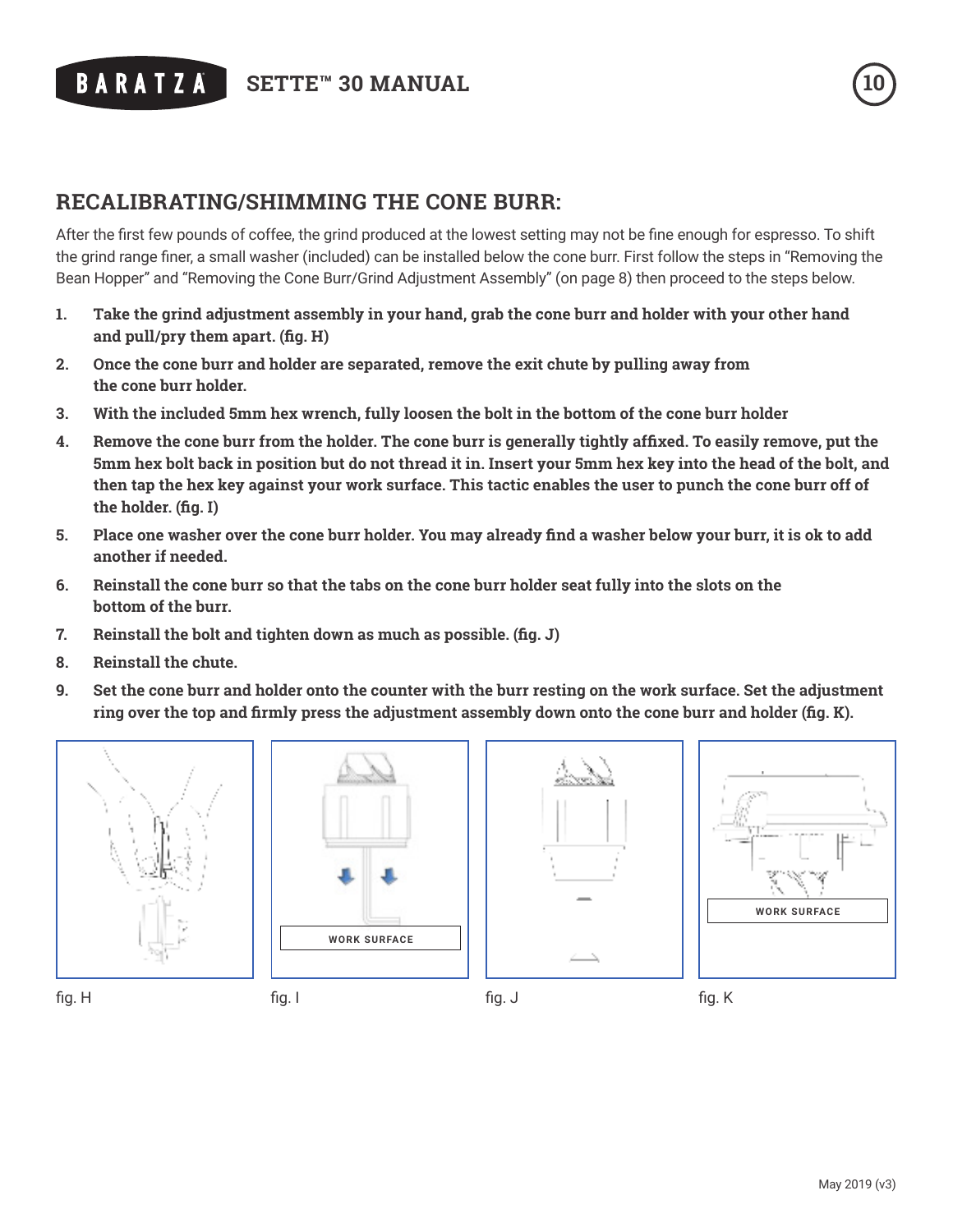® **SETTE™ 30 MANUAL 11**

### **CLEANING THE GROUNDS BIN, HOPPER & BURRS**

Wash the grounds bin, hopper, and the hopper lid in warm soapy water, then rinse and dry. **Never** wash the burrs or they will rust. If the grinder is used daily, the burrs should be cleaned every few months with a stiff brush (included) or by using tablets (see below for Automatic Cleaning). Note that tablets will not clear a clogged grinder. If your grinder is clogged, refer to the section below.

Do not put the bean hopper, hopper lid, or grounds bin in the dishwasher. Hand wash only. Again, Do NOT wash the grind adjustment assembly OR BURRS in water.

### **CLEARING A CLOGGED GRINDER**

If your grinder is not dispensing coffee normally, it could be clogged with coffee powder. This can happen if the grounds bin is allowed to overfill and ground coffee gets backed up into the grounds chute and grinding chamber. It can also happen with the buildup of coffee powder.

#### **Unclogging the grinder:**

- **1. Remove the cone burr/adjustment collar assembly (see figures C and D).**
- **2. Take the adjustment collar assembly in one hand and grab the cone burr and holder with your other hand. Pull or pry them apart. (fig. H)**
- **3. The cone burr will have compacted coffee around and below it. Using a fine tool like a toothpick or chopstick, break up the compacted coffee.**
- **4. Continued picking and scraping will eventually clear out the ports in the cone burr holder.**
- **5. Once all openings are clear in the cone burr holder, set it onto a flat, sturdy surface with the burr facing down. Set the adjustment collar assembly over the top and firmly press it onto the cone burr and holder.**

### **AUTOMATIC CLEANING**

A thorough, fast, and easy cleaning can be accomplished using Full Circle™ biodegradable grinder cleaning tablets. Full Circle tablets are designed to dislodge coffee particles and absorb and remove odors and coffee oil residue. Remove all beans from the hopper and run the grinder to remove any beans inside. Place the recommended amount of Full Circle into the empty hopper. Set the macro adjust to 20, insert the grounds bin and run the grinder until empty. Grind all of the tablets into the bin. Once complete, we recommend grinding approximately 30g coffee to remove any tablet residue. Discard the ground tablets/coffee. For information on Full Circle cleaning tablets, go to [www.urnex.com.](http://www.urnex.com)